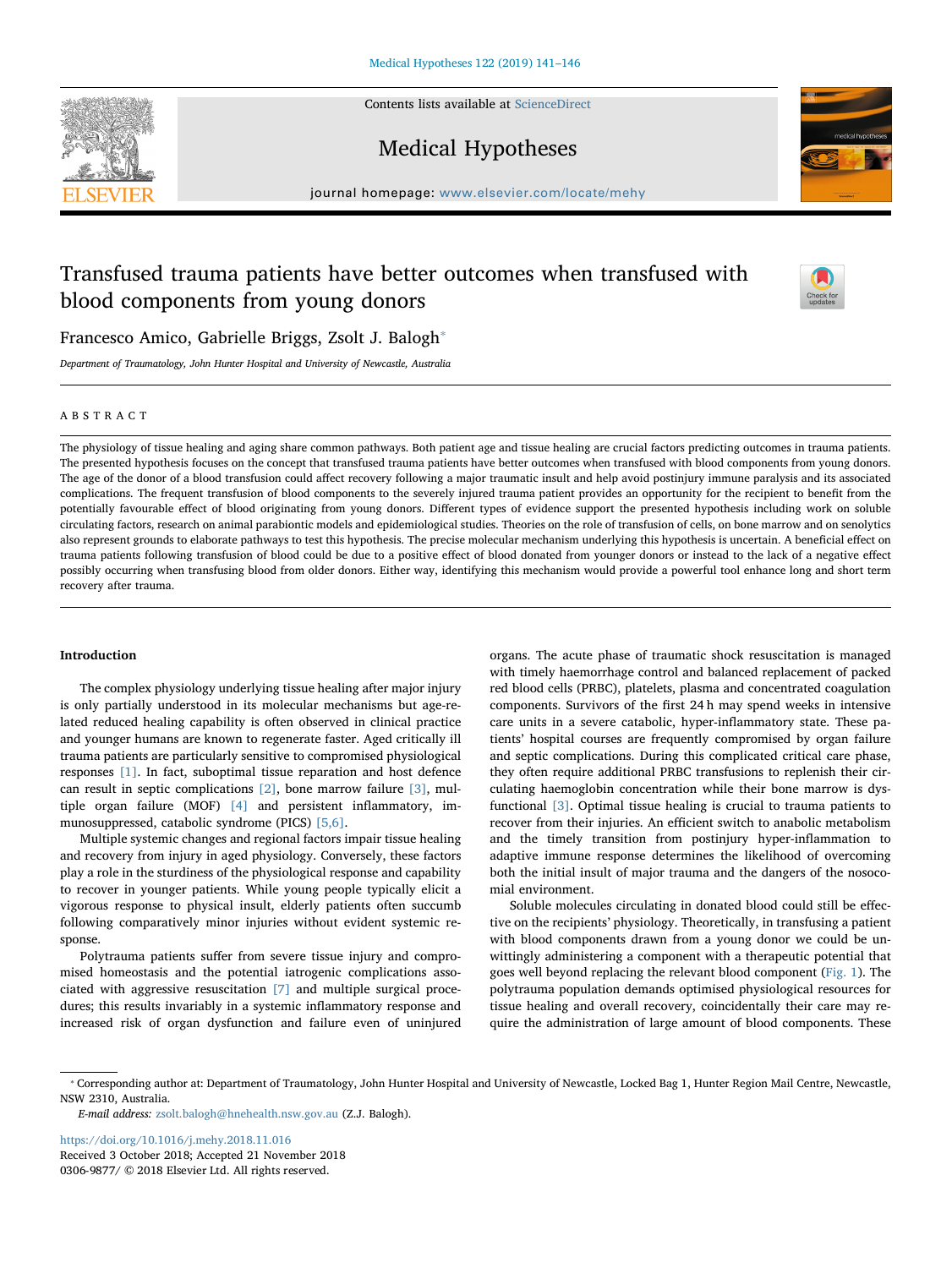<span id="page-1-0"></span>

Fig. 1.

two facts provide the potentially elegant solution of young donors' blood components being administered and improving outcomes when blood components are already required as standard of care.

### Hypothesis

#### Idea evolution

Transfusion of blood and blood components is literally vital to severely injured haemorrhaging patients and trauma is one of the most common and unquestioned indications for acute transfusion. Different rationales and scientific evidence underpinned the alternation of restrictive versus liberal blood component transfusion policies over time. Meanwhile, blood component transfusion has been identified as independent predictor of complications such as transfusion related acute lung injury (TRALI) [\[8\]](#page-4-6), acute respiratory distress syndrome (ARDS) [\[9\]](#page-4-7) and postinjury MOF [\[10\]](#page-4-8). The recent trend has been away from crystalloid and isolated PRBC based trauma resuscitation [\[11,12\]](#page-4-9) toward more product balanced "haemostatic" resuscitation [\[13\]](#page-4-10) with minimised risk to iatrogenic coagulopathy, improved survival and increased use of blood components [\[14,15\]](#page-4-11).

Various transfusion related strategies have been employed to affect recipients' outcomes and evidence continues to accumulate around these strategies; for example leukoreduction and storage age. Leukocytes have been associated with various adverse consequences of blood transfusions through transfusion-related immunomodulation phenomenon [\[16\],](#page-4-12) however no clear high quality evidence is available to draw a conclusion regarding routine use of leukoreduction for prevention of TRALI [\[17\]](#page-4-13). Regarding storage age, many years of discussion in the literature was followed by lack of correlation in which no 90-day mortality benefit was demonstrated [\[18\]](#page-4-14). Blood donor age has only more recently become the focus of investigation. No evidence is available to date correlating blood donor age and recipient trauma patients' outcome.

# Importance of idea

The importance of this idea is that there might be a hidden but uniformly available opportunity to decrease postinjury complications and death related to delayed recovery and immunological paralysis in trauma patients. Additionally, improved outcomes would limit the associated cost of hospital care due to MOF, sepsis and PICS. Minimising generalised weakness and fatigue, chronic bone marrow failure and sarcopenia seen in trauma patients with impaired healing will help these patients to return to their pre-injury activity and functional status.

If the hypothesis was verified it would be possible to minimise the potential harmful effects on recovery from the suboptimal donor-aged components.

Trauma represents the second most common indication for massive transfusion [\[19\].](#page-4-15) A review from a single trauma centre screened patients admitted for trauma finding that 8% of all admitted patients received PRBC, 3% were given 10 units during their stay, and 1.7% received 10 units of blood in the first 24 h after admission [\[20\]](#page-4-16). Classically, massive transfusion has been considered as 10 or more units of PRBC given within 24 h. More recently, some authors use the threshold of 10 units in 6 h to define massive transfusion [\[21,22\].](#page-4-17)

Whole blood is not widely used in modern civilian clinical practice and blood components are normally processed before being available for usage. It is reasonable to presume that the processing of whole blood into ready-to-use components, for example RPBC, plasma, cryoprecipitate and platelets, could affect the presence of soluble factors in the transfused components. Considering the large volumes of blood components received by major trauma patients and the potential for active soluble factors to be contained in blood components from young donors the effect of blood donor age on trauma recipients should be investigated. It is clear that severely traumatised patients represent a valuable cohort of patients on whom to test our hypothesis because they frequently receive a large volume of blood components at the time of their initial resuscitation and regular top ups throughout the later acute phase of their hospital admission.

#### Discussion of hypothesis

Evidence is available to provide support to our hypothesis including work on soluble circulating factors, research on animal parabiontic models and epidemiological research. For completeness, additional studies on cell transfusion theory, on the role of bone marrow, and on senolytics will be briefly presented. The following studies explore the molecular mechanisms underlying the hypothesised beneficial effect of young blood.

### Supporting evidence – soluble factors

The enormous amount of proteins circulating in the bloodstream, their metamorphic features, and our partial understanding of their wide-ranging interactions [\[23\]](#page-4-18) make the identification of molecules potentially responsible for making blood a powerful drug a difficult challenge. Identifying these circulating factors and proving that their concentration or function changes in serum with age would help explain any correlation found between donor age and recipients'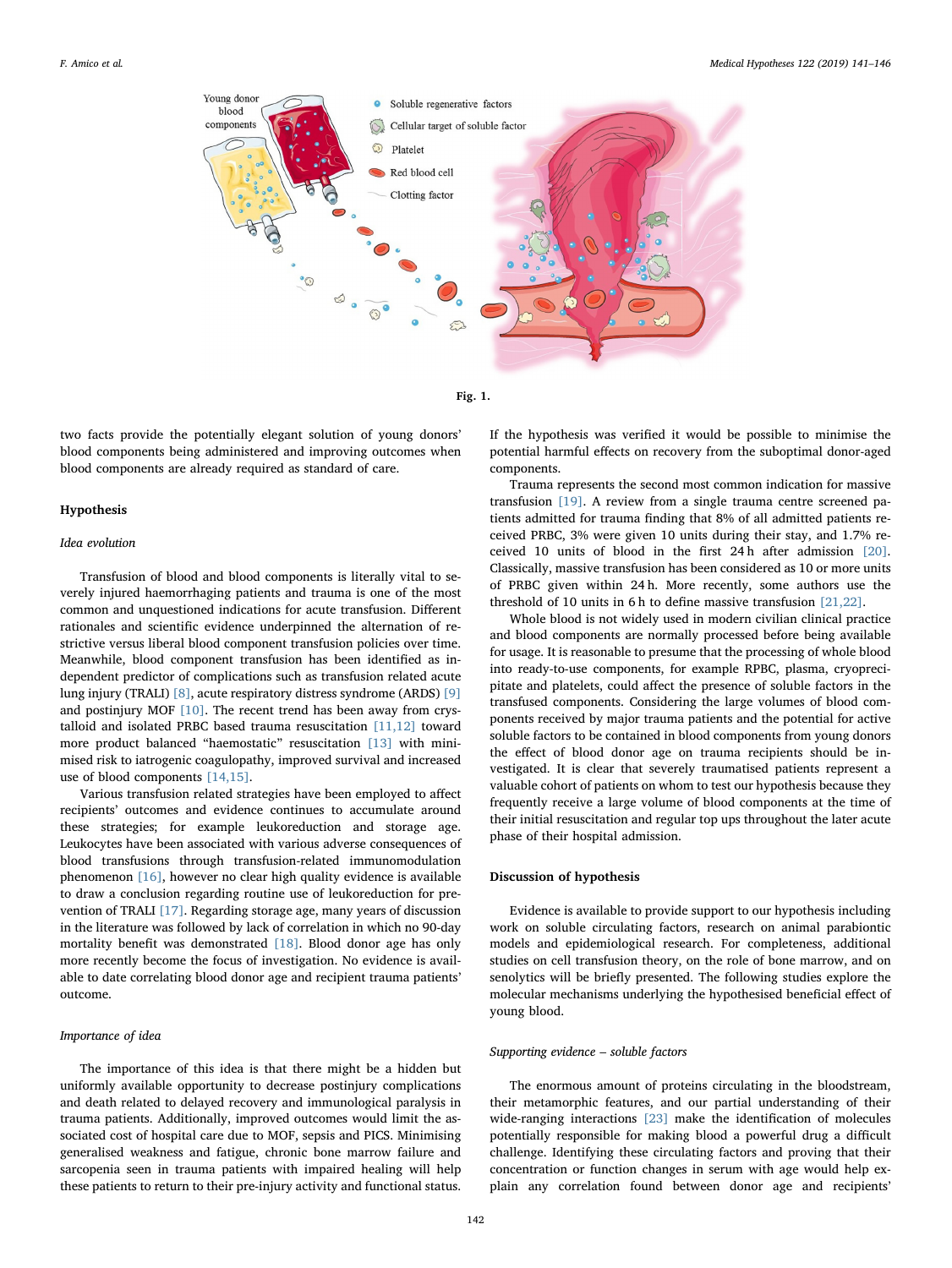outcomes. Demonstrating the persistence and viability of such factors through the process of manufacturing blood components, freezing, transportation and storage would also clarify an observed effect.

Two studies have been conducted in humans investigating the potential effects of plasma transfusions from young donors. Results from these studies have not been formally published to date but some information including methodology is available through the registry maintained by the United States National Institutes of Health. The Plasma for Alzheimer Symptom Amelioration Study [\[24\]](#page-4-19) enrolled 18 individuals aged between 50 and 90 to investigate on the possibility that patients with Alzheimer's disease experience cognitive improvement when transfused with plasma from healthy younger donors. This single-arm, interventional study enrolled patients affected with Alzheimer's to receive one unit of plasma from young, male donors, aged 30 years or younger, once weekly for 4 weeks. Safety and tolerability were the primary outcomes. Cognitive scales, normally used to measure cognitive and functional Alzheimer-related impairment, were chosen to measure secondary outcomes. Colloquial dissemination of results claimed safety and a minor, but detectable, performance improvement against some of the selected assessment scales. Another study worth noting is the recently concluded Young Donor Plasma Transfusion and Age-Related Biomarkers study [\[25\]](#page-4-20) which evaluated the beneficial effects of infusions of plasma from young donors by measuring circulating levels of blood biomarkers. A single group of 200 participants paid to receive an infusion of plasma derived from a young donor aged between 16 and 25 years. A large panel of biomarkers were measured in the participants' blood before and 1 month after transfusion. The only criteria for enrolment was being at least 35 years of age; and the study did not have a control arm. Interim results have been presented claiming reduced amyloid and carcinoembryonic antigen levels. The significance of these findings is yet to be clarified.

Plasma Growth and Differentiation Factor 11 (GDF-11) is a cytokine member of the Transforming Growth Factor-Beta superfamily [\[26\],](#page-4-21) the concentration of which has been found to be age-dependent [\[27\]](#page-4-22). This molecule has often been considered to be a protein holding a rejuvenating effect, nevertheless scientific findings have been contradictory [\[23\]](#page-4-18). GDF-11 is involved in embryonic development, erythropoiesis, the pathophysiology of aging, cardiovascular disease, diabetes mellitus and cancer. Heterogeneous findings have been reported regarding its role in aging, cardiovascular disease, diabetes mellitus, osteogenesis, skeletal muscle development, and neurogenesis. GDF-11 was found to reverse symptoms of heart failure in older mice when tested in animal models [\[28\]](#page-4-23) demonstrating cardiac hypertrophy regression and molecular remodelling accompanying a reduction in cardiomyocyte size. It has also been found to reverse age-related stemcell dysfunction in brain [\[29\]](#page-4-24) and muscle tissue [\[30\]](#page-4-25). On the contrary other authors reported a strong inhibitory effect of GDF-11 on muscle regeneration [\[31\].](#page-4-26) Lastly, GDF-11 has been found to inhibit erythroid maturation [\[32\]](#page-4-27) and has been implicated in ineffective erythropoiesis in β-thalassemia [\[33\]](#page-4-28).

Numerous soluble factors have been studied in an attempt to identify a circulating protein responsible for the beneficial effect of young blood. Beta-2-Macroglobulin [\[34\],](#page-4-29) cyclic adenosine mono phosphate response element-binding protein [\[35\]](#page-4-30), methylcytosine dioxygenase 2 [\[36\]](#page-4-31) and vascular cell adhesion molecule-1 [\[37](#page-4-32)-39] represent some examples. To date, the results on these are inconclusive.

#### Supporting evidence – animal parabiontic model

Parabiosis is an old animal experimental model where two animals are surgically joined together to create a shared circulation [\[40\].](#page-4-33) This technique was recently brought back into focus following a seminal publication from a research group with a focus in aging and rejuvenation [\[41\].](#page-5-0) Heterochronic parabiosis is created between two animals of different ages. Several studies of heterochronic parabiontic rodent pairs showed an effect on multiple organs following exposure to a shared circulation [\[42\]](#page-5-1). A shared circulation changes the milieu in which recipient animals' cells live and this seems to actively influence cell function. This is likely the result of soluble factors that travel through the surgical connection from one animal to the other. It seems logical to presume that a young and an old organism sharing a circulation can reciprocally affect each other. Based on tests and observations used to measure changes in animals following heterochronic parabiosis, authors have concluded that factors originating from young animals can be beneficial; on the other hand, circulating factors originating from old individuals could have a detrimental effect on the younger animal. In others words, the former being potentially rejuvenating  $[41]$ , the latter promoting aging  $[38]$ . This idea has been further expanded by proving similar effects without needing to permanently share a circulation but simply by administering young plasma. In their experiments, Villeda et al. repeatedly injected plasma from young mice into old mice demonstrating an increase in memory function [\[35,43\]](#page-4-30).

Young blood has proven regenerative properties on various organs and through multiple pathways in animal studies. Effects have been observed in the liver, and in muscles [\[30,41\].](#page-4-25) In the lustrum 2010–2015, effects were observed on heart [\[28\]](#page-4-23), pancreas [\[44\],](#page-5-2) bones [\[45\]](#page-5-3), the nervous system [\[29,35,38\]](#page-4-24) and also hair follicles [\[46\].](#page-5-4) Liver regenerative capacity has been proved to decline with age as a result of reduced responsiveness of tissue specific resident stem cells. Conboy showed young blood was able to reverse age-related decline in progenitor hepatocytes of old rodents. In addition, tissue specific hepatic stem progenitors from aged animals in heterochronic pairs have shown increased proliferation. This correlated with reduced levels of cEBP-α-Brm complex, a specific complex associated with age related decline in hepatocyte proliferation. Furthermore, efficacy of muscle regeneration was analysed by the same research team. Rodents were paired in a heterochronic and isochronic fashion and after 5 weeks of parabiosis some muscular injuries were provoked. Enhanced muscular tissue regeneration was observed in old partners of heterochronic pairs. Loffredo's group reported on effects of heterochronic parabiosis on the heart. After 4 weeks, a reduction in cardiomyocyte molecular remodelling and size was noted. There was also regression of cardiac hypertrophy. This has been hypothesised to be related to exposure to younger blood. Age-related reduction in pancreatic β-cell proliferation likely plays a role in age related prevalence of type 2 diabetes and is therefore clinically very important. Salpeter demonstrated that β-cells proliferate more when exposed to a young mouse's circulating factors and concluded that β-cell replicative decline in the pancreas of old mice is related to the influence of systemic circulating molecules. Bath et al. investigated the mechanism by which circulating and mesenchymal stem cell-related factors influence age related changes in bone repair. Beta-catenin seems to be involved in mediating this process, with bone healing seemingly improved in old mice from heterochronic pairs when compared to that observed in aged mice. Neurogenic rejuvenation aroused significant interest with multiple authors contributing to this research topic. Old rats subject to heterochronic parabiosis showed increased neurogenesis and neurovascular remodelling. The role of the systemic milieu has proved to influence cognitive function. Lastly, parabiosis has been used to assess aged related changes in hair follicle stem cell function. A mild improvement in colony-forming efficiency has been found, however some intrinsic tissue factors also play an important role in age-related hair follicle decline.

#### Supporting evidence – epidemiological studies

In the recent past, a number of studies tried to identify a link between donor age and unstratified recipient's outcomes, nevertheless findings have been equivocal.

Vasan et al. conducted a large retrospective epidemiological study based on information collected through a population health database and a Scandinavian donation and transfusions database [\[47\]](#page-5-5). Patients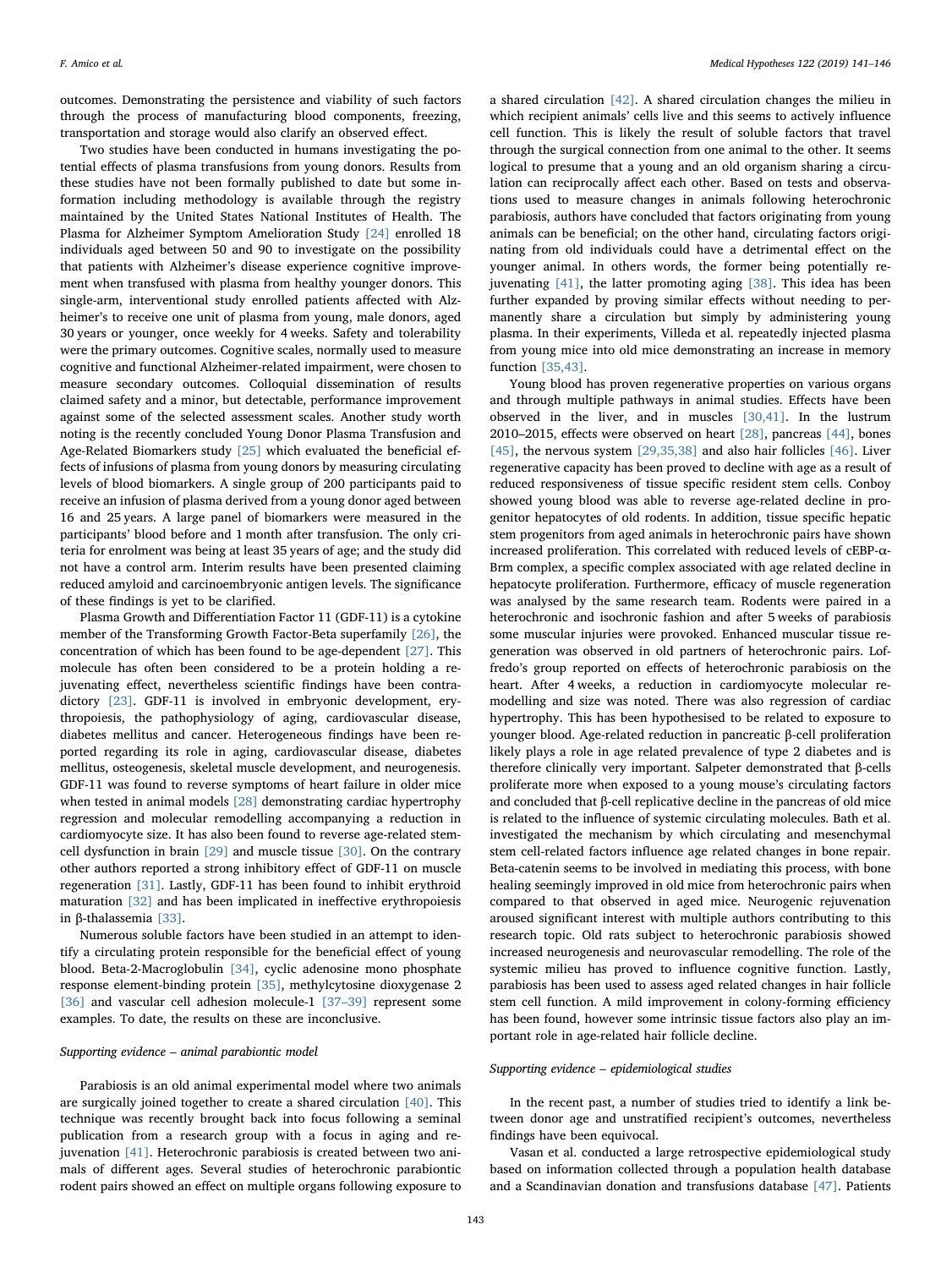received fresh frozen plasma and PRBC over a 17-year time frame. Large numbers were analysed, with 45.664 plasma recipients and 136.639 PRBC recipients. No association between donor age and survival of the transfused patient was found at 30 days nor 1 year. Exceptions to the overall pattern were represented by reduced 30-day mortality for cerebrovascular patients receiving fresh frozen plasma from donors over 50-year-old and increased 1-year mortality for patients receiving fresh frozen plasma from donors over 50 years of age. Another recent study from Chasse et al. [\[48\]](#page-5-6) analysed information collected from a blood collection agency and from clinical databases at 4 academic institutions to evaluate a possible link between the age and sex of the blood donor and recipient survival. The size of the analysed sample was remarkable; a total of 30,503 recipients, 187,960 PRBC units and 80,755 donors were considered. Results were surprising, demonstrating an 8% increased mortality for recipients receiving PRBC from females. Furthermore, an 8% and 6% increased mortality was noted when patients received blood from 17 to 20-year-old donors and 20 to 30-year-old donors respectively (compared to donors aged between 40 and 50 years of age). Edgren's group [\[49\]](#page-5-7) subsequently replicated the study from Chasse et al. with adjusted statistical analysis methods to accommodate nonlinearity. It was concluded that an association between donor age and sex and patient survival was no longer proven and, therefore, not to be considered in blood allocation in clinical practice. The authors believe that the previously reported findings could be explained by residual confounding [\[50\].](#page-5-8) Lastly, a retrospective cohort study was published by Guinn et al. [\[51\]](#page-5-9) on patients undergoing coronary artery bypass grafting who received plasma during or after surgery. Transfused plasma units were divided into tertiles according to donor age and correlation was sought with outcomes including mortality and length of hospital stay. With 1306 patients receiving plasma perioperatively, transfusion of a greater number of plasma units was associated with patient mortality, donor age was not. No difference in mortality was found between tertiles and all outcomes were independent of plasma donor age.

Large epidemiological studies run interrogating databases have the potential to overcome the common pitfalls of clinical research but are prone to other bias. Such studies incur a high risk of being affected by many confounding factors intrinsic to large human populations who receive blood components for different indications and with different regimens [\[52,53\].](#page-5-10) Studies on more focused populations are more likely to produce more meaningful outcomes. Severely injured trauma patients have all characteristics to provide a suitable subgroup for this analysis. This will be true especially if a dose effect is involved in the hypothesised underlying molecular mechanism. Because such subgroup does receive larger amounts of blood components over a shorter period of time a correlation to a clinical outcome would be more evident.

# Supporting evidence – additional studies: cell transfusion theory, bone marrow and senolytics

The process of separating donated blood into blood components varies both geographically and over time with emerging available technology and evidence. Such differences make it difficult to come to homogeneous conclusions regarding soluble factors contained within donors' blood. In other words, the presence of soluble factors originating from the donor and potentially exerting an effect on the recipient could be seen as questionable. Blood components are not the only way blood can be transferred from one individual to another. Whole blood was widely used before technology allowed for blood processing and storage and continues to be used in the military in recent years [\[54\]](#page-5-11). Also, it is recently regaining popularity in the setting of civilian trauma [\[55\]](#page-5-12). Whole blood represents an interesting fluid with regards to the discussed hypothesis. The possible role of a cell transfusion effect and stem cells in particular attracts the interest of researchers when considering the number and variety of circulating cells. Two authors have demonstrated the presence of adult stem cells circulating in mice blood

[\[56,57\].](#page-5-13) Ruckh et al. demonstrated how rejuvenation of an aging central nervous system in mice requires monocytes and other factors from a young parabiontic partner [\[58\]](#page-5-14). Furthermore, it has been demonstrated that mobilisation and subsequent homing of circulating stem cells is directed by chemokines [\[59\]](#page-5-15). Interestingly, aging adult stem cells lose their regenerative capacity in different tissues [\[60\].](#page-5-16) It could, therefore, be argued that in a parabiontic pair, cytokines from the old mice attract young efficient stem cells from the young to the old mouse, thus explaining the mysterious rejuvenating effect.

The bone morrow is home to all haematopoietic cells, including both myeloid and lymphoid lineages originating from pluripotent stem cells. It seems logical to presume that bone marrow could nest the molecules or cells underlying the favourable effects of young blood. Hematopoietic stem cells lose their proliferative capability with age [\[61\]](#page-5-17) the lymphoid line production declines with age, however myeloid production is maintained over time [\[62\].](#page-5-18) The previously demonstrated concept that allogenic blood transfusion induces immunomodulation and affects erythropoiesis [\[63\]](#page-5-19) could be related to blood donor age dependent factors in the trauma patient population. Nevertheless, with leukoreduction being widely adopted across blood authorities [\[64\]](#page-5-20) despite a lack of definitive evidence for benefit or harm [\[17\]](#page-4-13), this is unlikely to have a significant physiologic impact. Allogenic PRBC are thought to suppress T-cell receptors through an arginase dependent mechanism [\[65\]](#page-5-21). Arginase production has been proven to decrease with age [\[66\]](#page-5-22). Based on this evidence, Loftus et al. hypothesised that PRBC donated from older subjects may be less immunosuppressive compared to those from young donors. Their analysis, however revealed a possible association between blood from older donors and an increased risk of nosocomial infections among trauma patients receiving allogenic blood [\[67\]](#page-5-23). Moreover, Livingston et al. focused on the bone marrow as potential organ involved in post-traumatic MOF. They demonstrated bone marrow failure following severe injury. Increased release of myeloid and erythroid progenitors into the blood has also been demonstrated in association with decreased resident cell growth in the bone marrow. A key role for mesenteric lymph in haemopoietic failure following haemorrhagic shock has been demonstrated together with evidence of mobilisation of progenitor cells to the site of injury in rats [\[68,69\].](#page-5-24)

The importance of tissue healing for trauma patients and of its agerelated variability has been discussed. Interestingly, evidence derived from a seemingly disconnected field has shown healing to be impaired by immune suppression. Wound healing is notoriously delayed by the use of mammalian target of rapamycin inhibitors in kidney transplantation [\[70\]](#page-5-25). A better understanding of a shared sustaining pathophysiology could lead to interesting future developments. Mammalian target of rapamycin is the core component of an enzyme that regulates cell growth, proliferation, motility, survival, protein synthesis, autop-hagy and transcription [\[71,72\].](#page-5-26) Its activation in genetically defined mouse models has been proven to accelerate wound healing [\[73\].](#page-5-27) Rapamycin was originally developed to prevent surgical implant rejection and is now also part of a class of drugs used to delay aging: senolytics [\[74\]](#page-5-28). These are agents that selectively induce apoptosis of senescent cells. It is thought that senescence is a defensive response that prevents a cell from becoming tumorous, nevertheless senescent cells secrete inflammatory mediators that promote aging and hamper healing. Studies in this field are still preliminary and, to date, only animal models have only been tested [\[75\].](#page-5-29)

# Hypothesis testing

Retrospective analysis will represent the initial research approach. Demographic data from blood component donors will be matched with trauma patients' outcomes. Patient factors, injury severity and pattern, shock and physiological severity, and treatment factors will be matched as confounding variables to reliably assess outcomes. A stepped approach will be used; a small cohort of patients will be analysed as a pilot group to assist in the process of preliminary testing the presented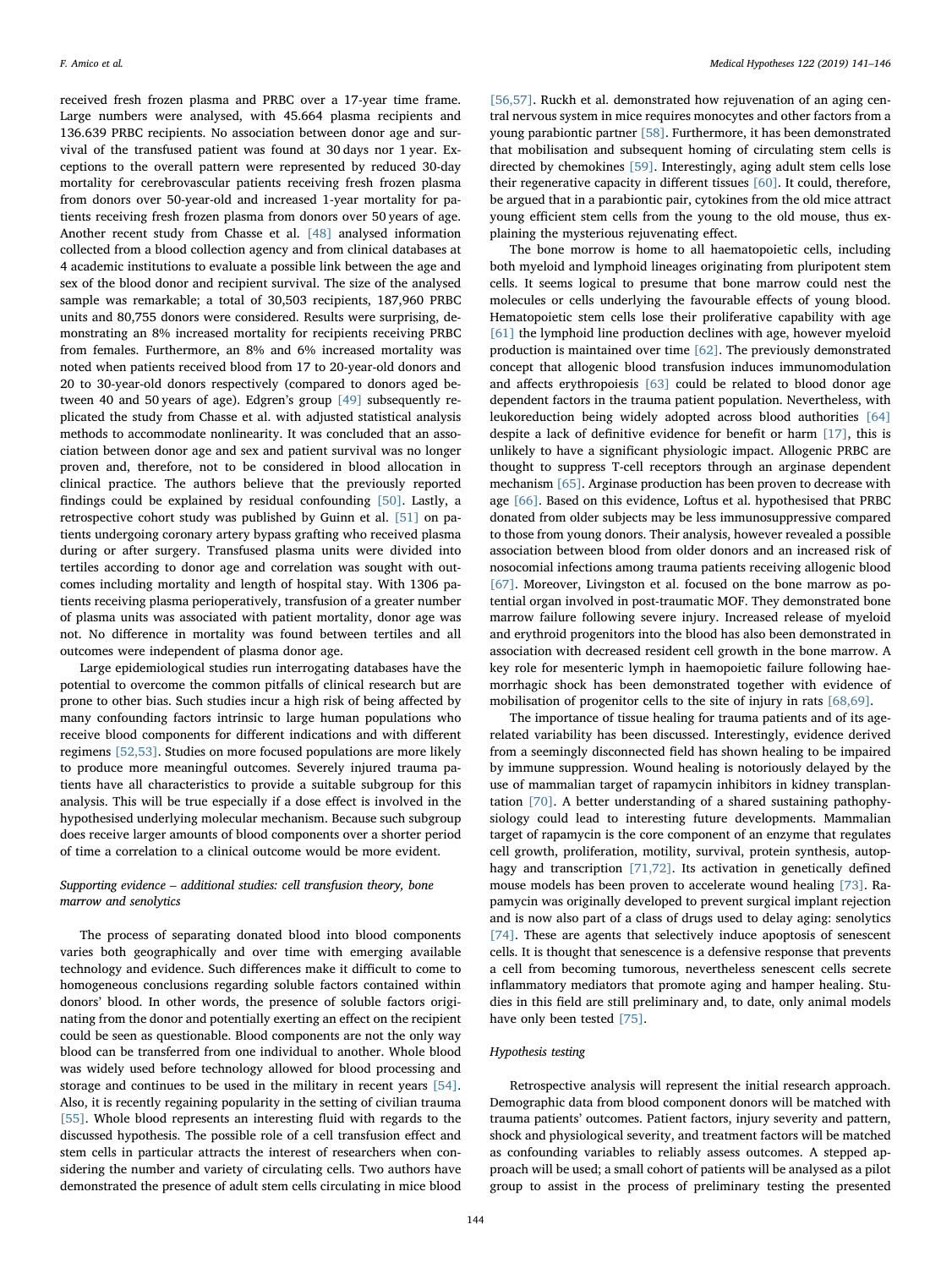hypothesis. A larger cohort of patients will then be included, still in a retrospective fashion, upon validation of pilot data. Once retrospectively validated, hypothesis validity will be further challenged in greater detail by prospective multicentre research. Potential international collaboration will be considered. MOF will be used as outcome measure as it can reliably be defined prospectively and is a meaningful composite outcome to gauge the effect of transfusions in major trauma patients. Laboratory based basic science research on clinical samples will target the best supposed molecular pathway underlying this hypothesis, as guided by preliminary and exploratory research. Findings are expected to change transfusion practice to more targeted donor selection and ultimately improve major trauma patients' clinical outcomes due to enhanced potential to recovery.

#### Conclusion

The presented evidence represents a solid ground for the hypothesis to be tested. Not much certainty is available around the molecular mechanism underlying the hypothesised beneficial effect of young blood. Nevertheless, increasing interest is emerging in the current literature around potential consequences of the donor age on blood recipients' outcomes; answers are yet to be given. Considering the wide and heterogeneous range of theories to be explored, tested and confirmed it will be difficult to precisely illustrate the mechanism that could explain the beneficial effect of young blood. The importance of tissue healing in the recovery from an injury makes trauma patients an invaluable cohort of patients to test this hypothesis. Trauma patients often receive blood products regardless; no additional intervention is needed to test the hypothesis apart from the dedicated donor matching. If the hypothesis is refuted, the value of this work would be in definitively answering current conjecture to allow for a shift of further research efforts towards a more predictive focus. Otherwise, subsequent translational research would follow, seeking to demonstrate the entire process from the identification of the beneficial transfused entity to the favourable recipient outcome. If confirmed, implications would likely extend beyond the trauma field. As discussed above regarding epidemiological studies, extreme caution must be used before coming to rushed conclusions on this topic; there is potential for major repercussions on practices of fundamental importance, such as blood donation and its regulation. Lastly, because heterogeneous motives drive the research push for highly attractive topics such as "rejuvenation", it is important to underline that the goal of unveiling such a powerful therapeutic potential is to widen the options available when caring for injured patients.

#### Conflict of interest statement

The authors have no conflict of interest to declare. No financial support was obtained to produce this work.

## Appendix A. Supplementary data

Supplementary data to this article can be found online at [https://](https://doi.org/10.1016/j.mehy.2018.11.016) [doi.org/10.1016/j.mehy.2018.11.016.](https://doi.org/10.1016/j.mehy.2018.11.016)

### References

- <span id="page-4-0"></span>[1] [Brakenridge SC, Efron PA, Stortz JA, et al. The impact of age on the innate immune](http://refhub.elsevier.com/S0306-9877(18)31010-7/h0005) [response and outcomes after severe sepsis/septic shock in trauma and surgical in](http://refhub.elsevier.com/S0306-9877(18)31010-7/h0005)[tensive care unit patients. J Trauma Acute Care Surg 2018.](http://refhub.elsevier.com/S0306-9877(18)31010-7/h0005)
- <span id="page-4-1"></span>[2] [Stortz JA, Mira JC, Raymond SL, et al. Benchmarking clinical outcomes and the](http://refhub.elsevier.com/S0306-9877(18)31010-7/h0010) [immunocatabolic phenotype of chronic critical illness after sepsis in surgical in](http://refhub.elsevier.com/S0306-9877(18)31010-7/h0010)[tensive care unit patients. J Trauma Acute Care Surg 2018;84\(2\):342](http://refhub.elsevier.com/S0306-9877(18)31010-7/h0010)–9.
- <span id="page-4-2"></span>[3] [Livingston DH, Anjaria D, Wu J, et al. Bone marrow failure following severe injury](http://refhub.elsevier.com/S0306-9877(18)31010-7/h0015) [in humans. Ann Surg 2003;238\(5\):748](http://refhub.elsevier.com/S0306-9877(18)31010-7/h0015)–53.
- <span id="page-4-3"></span>[4] [Dewar D, Moore FA, Moore EE, Balogh Z. Postinjury multiple organ failure. Injury](http://refhub.elsevier.com/S0306-9877(18)31010-7/h0020) [2009;40\(9\):912](http://refhub.elsevier.com/S0306-9877(18)31010-7/h0020)–8.
- <span id="page-4-4"></span>[5] Rosenthal MD, Moore FA. Persistent infl[ammatory, immunosuppressed, catabolic](http://refhub.elsevier.com/S0306-9877(18)31010-7/h0025)

[syndrome \(PICS\): a new phenotype of multiple organ failure. J Adv Nutr Hum](http://refhub.elsevier.com/S0306-9877(18)31010-7/h0025) [Metab 2015;1\(1\).](http://refhub.elsevier.com/S0306-9877(18)31010-7/h0025)

- [6] [Gentile LF, Cuenca AG, Efron PA, et al. Persistent in](http://refhub.elsevier.com/S0306-9877(18)31010-7/h0030)flammation and im[munosuppression: a common syndrome and new horizon for surgical intensive care.](http://refhub.elsevier.com/S0306-9877(18)31010-7/h0030) [J Trauma Acute Care Surg 2012;72\(6\):1491](http://refhub.elsevier.com/S0306-9877(18)31010-7/h0030)–501.
- <span id="page-4-5"></span>[7] [Sisak K, Manolis M, Hardy BM, Enninghorst N, Bendinelli C, Balogh ZJ. Acute](http://refhub.elsevier.com/S0306-9877(18)31010-7/h0035) [transfusion practice during trauma resuscitation: who, when, where and why?](http://refhub.elsevier.com/S0306-9877(18)31010-7/h0035) [Injury 2013;44\(5\):581](http://refhub.elsevier.com/S0306-9877(18)31010-7/h0035)–6.
- <span id="page-4-6"></span>[8] [Benson AB, Moss M, Silliman CC. Transfusion-related acute lung injury \(TRALI\): a](http://refhub.elsevier.com/S0306-9877(18)31010-7/h0040) [clinical review with emphasis on the critically ill. Br J Haematol](http://refhub.elsevier.com/S0306-9877(18)31010-7/h0040) [2009;147\(4\):431](http://refhub.elsevier.com/S0306-9877(18)31010-7/h0040)–43.
- <span id="page-4-7"></span>[9] [Silverboard H, Aisiku I, Martin GS, Adams M, Rozycki G, Moss M. The role of acute](http://refhub.elsevier.com/S0306-9877(18)31010-7/h0045) [blood transfusion in the development of acute respiratory distress syndrome in](http://refhub.elsevier.com/S0306-9877(18)31010-7/h0045) [patients with severe trauma. J Trauma 2005;59\(3\):717](http://refhub.elsevier.com/S0306-9877(18)31010-7/h0045)–23.
- <span id="page-4-8"></span>[10] [Johnson JL, Moore EE, Kashuk JL, et al. E](http://refhub.elsevier.com/S0306-9877(18)31010-7/h0050)ffect of blood products transfusion on the [development of postinjury multiple organ failure. Arch Surg \(Chicago, IL: 1960\)](http://refhub.elsevier.com/S0306-9877(18)31010-7/h0050) [2010;145\(10\):973](http://refhub.elsevier.com/S0306-9877(18)31010-7/h0050)–7.
- <span id="page-4-9"></span>[11] [Patel SV, Kidane B, Klingel M, Parry N. Risks associated with red blood cell](http://refhub.elsevier.com/S0306-9877(18)31010-7/h0055)
- [transfusion in the trauma population, a meta-analysis. Injury 2014;45\(10\):1522](http://refhub.elsevier.com/S0306-9877(18)31010-7/h0055)–33. [12] [Holcomb JB, Jenkins D, Rhee P, et al. Damage control resuscitation: directly ad-](http://refhub.elsevier.com/S0306-9877(18)31010-7/h0060)
- <span id="page-4-10"></span>[dressing the early coagulopathy of trauma. J Trauma 2007;62\(2\):307](http://refhub.elsevier.com/S0306-9877(18)31010-7/h0060)–10. [13] [Holcomb JB, Tilley BC, Baraniuk S, et al. Transfusion of plasma, platelets, and red](http://refhub.elsevier.com/S0306-9877(18)31010-7/h0065) [blood cells in a 1:1:1 vs a 1:1:2 ratio and mortality in patients with severe trauma:](http://refhub.elsevier.com/S0306-9877(18)31010-7/h0065) [the PROPPR randomized clinical trial. JAMA 2015;313\(5\):471](http://refhub.elsevier.com/S0306-9877(18)31010-7/h0065)–82.
- <span id="page-4-11"></span>[14] [Stensballe J, Henriksen HH, Johansson PI. Early haemorrhage control and man](http://refhub.elsevier.com/S0306-9877(18)31010-7/h0070)[agement of trauma-induced coagulopathy: the importance of goal-directed therapy.](http://refhub.elsevier.com/S0306-9877(18)31010-7/h0070) [Curr Opin Crit Care 2017;23\(6\):503](http://refhub.elsevier.com/S0306-9877(18)31010-7/h0070)–10.
- [15] [Cotton BA, Au BK, Nunez TC, Gunter OL, Robertson AM, Young PP. Prede](http://refhub.elsevier.com/S0306-9877(18)31010-7/h0075)fined [massive transfusion protocols are associated with a reduction in organ failure and](http://refhub.elsevier.com/S0306-9877(18)31010-7/h0075) [postinjury complications. J Trauma 2009;66\(1\):41](http://refhub.elsevier.com/S0306-9877(18)31010-7/h0075)–8. discussion 8–9.
- <span id="page-4-12"></span>[16] [Youssef LA, Spitalnik SL. Transfusion-related immunomodulation: a reappraisal.](http://refhub.elsevier.com/S0306-9877(18)31010-7/h0080) [Curr Opin Hematol 2017;24\(6\):551](http://refhub.elsevier.com/S0306-9877(18)31010-7/h0080)–7.
- <span id="page-4-13"></span>[17] [Simancas-Racines D, Osorio D, Marti-Carvajal AJ, Arevalo-Rodriguez I.](http://refhub.elsevier.com/S0306-9877(18)31010-7/h0085) [Leukoreduction for the prevention of adverse reactions from allogeneic blood](http://refhub.elsevier.com/S0306-9877(18)31010-7/h0085) [transfusion. Cochrane Database Syst Rev 2015;12:CD009745.](http://refhub.elsevier.com/S0306-9877(18)31010-7/h0085)
- <span id="page-4-14"></span>[18] [Cooper DJ, McQuilten ZK, Nichol A, et al. Age of red cells for transfusion and](http://refhub.elsevier.com/S0306-9877(18)31010-7/h0090) [outcomes in critically ill adults. N Engl J Med 2017;377\(19\):1858](http://refhub.elsevier.com/S0306-9877(18)31010-7/h0090)–67.
- <span id="page-4-15"></span>[19] [Halmin M, Chiesa F, Vasan SK, et al. Epidemiology of massive transfusion: a bi](http://refhub.elsevier.com/S0306-9877(18)31010-7/h0095)[national study from Sweden and Denmark. Crit Care Med 2016;44\(3\):468](http://refhub.elsevier.com/S0306-9877(18)31010-7/h0095)–77.
- <span id="page-4-16"></span>[20] [Como JJ, Dutton RP, Scalea TM, Edelman BB, Hess JR. Blood transfusion rates in](http://refhub.elsevier.com/S0306-9877(18)31010-7/h0100) [the care of acute trauma. Transfusion 2004;44\(6\):809](http://refhub.elsevier.com/S0306-9877(18)31010-7/h0100)–13.
- <span id="page-4-17"></span>[21] [Cantle PM, Cotton BA. Prediction of massive transfusion in trauma. Crit Care Clin](http://refhub.elsevier.com/S0306-9877(18)31010-7/h0105) [2017;33\(1\):71](http://refhub.elsevier.com/S0306-9877(18)31010-7/h0105)–84.
- [22] [Kautza BC, Cohen MJ, Cuschieri J, et al. Changes in massive transfusion over time:](http://refhub.elsevier.com/S0306-9877(18)31010-7/h0110) [an early shift in the right direction? J Trauma Acute Care Surg 2012;72\(1\):106](http://refhub.elsevier.com/S0306-9877(18)31010-7/h0110)–11.
- <span id="page-4-18"></span>[23] [Zhang Y, Wei Y, Liu D, et al. Role of growth di](http://refhub.elsevier.com/S0306-9877(18)31010-7/h0115)fferentiation factor 11 in develop[ment, physiology and disease. Oncotarget 2017;8\(46\):81604](http://refhub.elsevier.com/S0306-9877(18)31010-7/h0115)–16.
- <span id="page-4-19"></span>[24] The Plasma for Alzheimer Symptom Amelioration (PLASMA) Study. < [www.](http://www.clinicaltrial.gov) [clinicaltrial.gov](http://www.clinicaltrial.gov) > (accessed 25 April 2018).
- <span id="page-4-20"></span>[25] Young Donor Plasma Transfusion and Age-Related Biomarkers. < [www.](http://www.clinicaltrial.gov) [clinicaltrial.gov](http://www.clinicaltrial.gov) > (accessed 25 April 2018).
- <span id="page-4-21"></span>[26] [Kingsley DM. The TGF-beta superfamily: new members, new receptors, and new](http://refhub.elsevier.com/S0306-9877(18)31010-7/h0130) genetic tests of function in diff[erent organisms. Genes Dev 1994;8\(2\):133](http://refhub.elsevier.com/S0306-9877(18)31010-7/h0130)–46.
- <span id="page-4-22"></span>[27] [Poggioli T, Vujic A, Yang P, et al. Circulating growth di](http://refhub.elsevier.com/S0306-9877(18)31010-7/h0135)fferentiation factor 11/8 [levels decline with age. Circ Res 2016;118\(1\):29](http://refhub.elsevier.com/S0306-9877(18)31010-7/h0135)–37.
- <span id="page-4-23"></span>[28] Loff[redo FS, Steinhauser ML, Jay SM, et al. Growth di](http://refhub.elsevier.com/S0306-9877(18)31010-7/h0140)fferentiation factor 11 is a [circulating factor that reverses age-related cardiac hypertrophy. Cell](http://refhub.elsevier.com/S0306-9877(18)31010-7/h0140) [2013;153\(4\):828](http://refhub.elsevier.com/S0306-9877(18)31010-7/h0140)–39.
- <span id="page-4-24"></span>[29] [Katsimpardi L, Litterman NK, Schein PA, et al. Vascular and neurogenic rejuvena](http://refhub.elsevier.com/S0306-9877(18)31010-7/h0145)[tion of the aging mouse brain by young systemic factors. Science](http://refhub.elsevier.com/S0306-9877(18)31010-7/h0145) [2014;344\(6184\):630](http://refhub.elsevier.com/S0306-9877(18)31010-7/h0145)–4.
- <span id="page-4-25"></span>[30] [Sinha M, Jang YC, Oh J, et al. Restoring systemic GDF11 levels reverses age-related](http://refhub.elsevier.com/S0306-9877(18)31010-7/h0150) [dysfunction in mouse skeletal muscle. Science 2014;344\(6184\):649](http://refhub.elsevier.com/S0306-9877(18)31010-7/h0150)–52.
- <span id="page-4-26"></span>[31] Egerman [MA, Cadena SM, Gilbert JA, et al. GDF11 increases with age and inhibits](http://refhub.elsevier.com/S0306-9877(18)31010-7/h0155) [skeletal muscle regeneration. Cell Metab 2015;22\(1\):164](http://refhub.elsevier.com/S0306-9877(18)31010-7/h0155)–74.
- <span id="page-4-27"></span>[32] [Suragani RN, Cadena SM, Cawley SM, et al. Transforming growth factor-beta su](http://refhub.elsevier.com/S0306-9877(18)31010-7/h0160)[perfamily ligand trap ACE-536 corrects anemia by promoting late-stage ery](http://refhub.elsevier.com/S0306-9877(18)31010-7/h0160)[thropoiesis. Nat Med 2014;20\(4\):408](http://refhub.elsevier.com/S0306-9877(18)31010-7/h0160)–14.
- <span id="page-4-28"></span>[33] [Dussiot M, Maciel TT, Fricot A, et al. An activin receptor IIA ligand trap corrects](http://refhub.elsevier.com/S0306-9877(18)31010-7/h0165) ineff[ective erythropoiesis in beta-thalassemia. Nat Med 2014;20\(4\):398](http://refhub.elsevier.com/S0306-9877(18)31010-7/h0165)–407.
- <span id="page-4-29"></span>[34] [Smith LK, He Y, Park JS, et al. beta2-Microglobulin is a systemic pro-aging factor](http://refhub.elsevier.com/S0306-9877(18)31010-7/h0170) [that impairs cognitive function and neurogenesis. Nat Med 2015;21\(8\):932](http://refhub.elsevier.com/S0306-9877(18)31010-7/h0170)–7. [35] [Villeda SA, Plambeck KE, Middeldorp J, et al. Young blood reverses age-related](http://refhub.elsevier.com/S0306-9877(18)31010-7/h0175)
- <span id="page-4-30"></span>[impairments in cognitive function and synaptic plasticity in mice. Nat Med](http://refhub.elsevier.com/S0306-9877(18)31010-7/h0175) [2014;20\(6\):659](http://refhub.elsevier.com/S0306-9877(18)31010-7/h0175)–63.
- <span id="page-4-31"></span>[36] [Gontier G, Iyer M, Shea JM, et al. Tet2 rescues age-related regenerative decline and](http://refhub.elsevier.com/S0306-9877(18)31010-7/h0180) [enhances cognitive function in the adult mouse brain. Cell Rep](http://refhub.elsevier.com/S0306-9877(18)31010-7/h0180) [2018;22\(8\):1974](http://refhub.elsevier.com/S0306-9877(18)31010-7/h0180)–81.
- <span id="page-4-32"></span>[37] [Lehtinen MK. Adult neurogenesis: VCAM stems the tide. Cell Stem Cell](http://refhub.elsevier.com/S0306-9877(18)31010-7/h0185) [2012;11\(2\):137](http://refhub.elsevier.com/S0306-9877(18)31010-7/h0185)–8.
- <span id="page-4-34"></span>[38] [Villeda SA, Luo J, Mosher KI, et al. The ageing systemic milieu negatively regulates](http://refhub.elsevier.com/S0306-9877(18)31010-7/h0190) [neurogenesis and cognitive function. Nature 2011;477\(7362\):90](http://refhub.elsevier.com/S0306-9877(18)31010-7/h0190)–4.
- [39] Yousef A. The aged systemic milieu inhibits hippocampal neurogenesis and cognition through VCAM1. Available from: < [www.grantome.com](http://www.grantome.com) > (accessed on 25 April 2018).
- <span id="page-4-33"></span>[40] [Eggel A, Wyss-Coray T. A revival of parabiosis in biomedical research. Swiss Med](http://refhub.elsevier.com/S0306-9877(18)31010-7/h0200)